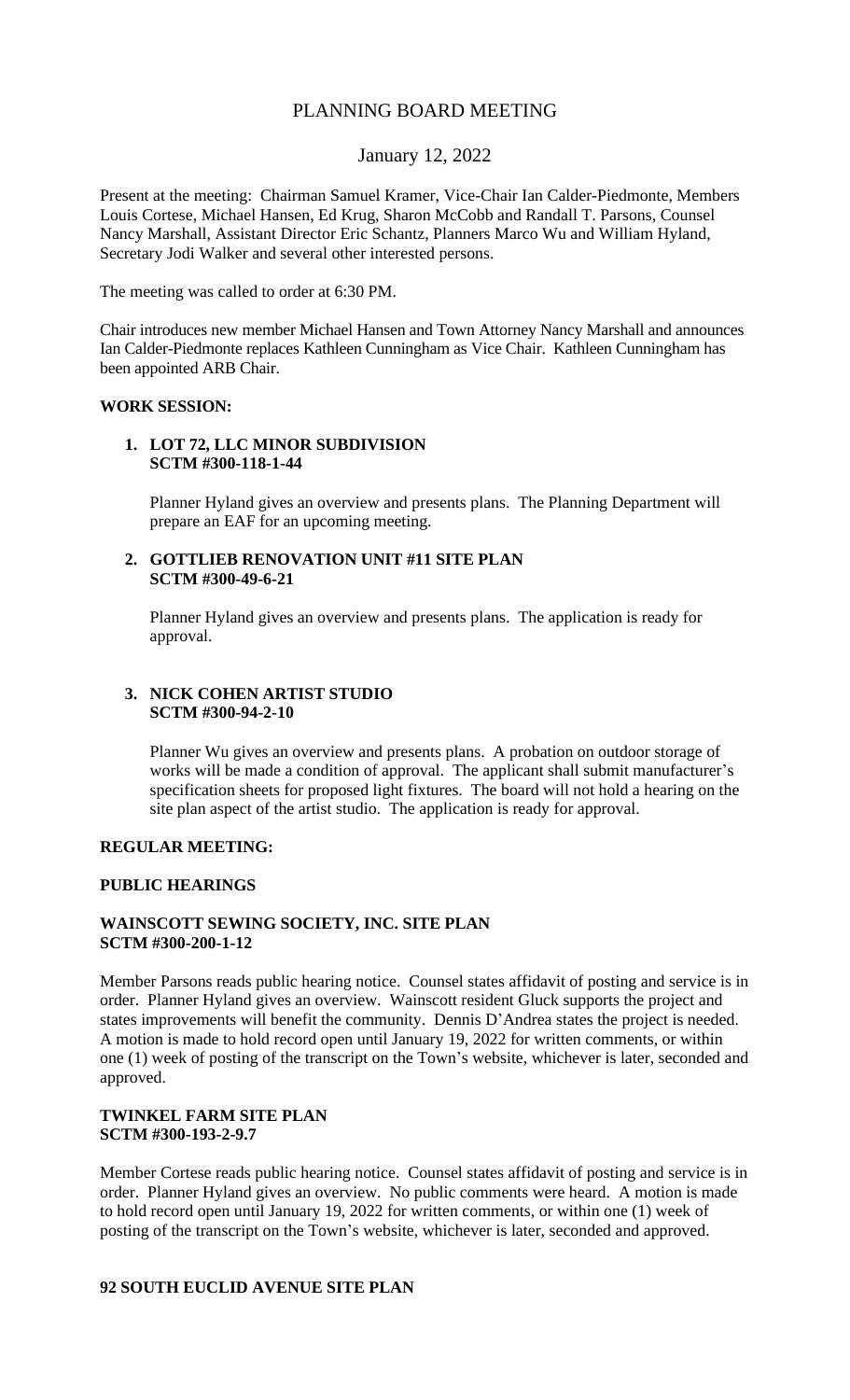#### **SCTM #300-49-1-15**

Member McCobb reads public hearing notice. Counsel states affidavit of posting and service is in order. Planner Wu gives an overview. No public comments were heard. A motion is made to hold record open until January 19, 2022 for written comments, or within one (1) week of posting of the transcript on the Town's website, whichever is later, seconded and approved.

# **CMP SJ LOT LINE MODIFICATION SCTM #300-176-8-22, 23**

Member Cortese reads public hearing notice. Counsel states affidavit of posting and service is in order. Planner Hyland gives an overview. Naomi Saltz reads letter from Rona Klopman giving history of the two properties. Jaine Mehring states property owner is not a full-time resident. She has concerns with lack of transparency over the redevelopment process, intensity of usage and density, precedent potential and impacts on the neighborhood. She disputes the stated use of the cottage. Jack Hassid, neighbor, states project does not meet Town Code. Richard Whalen states he was the attorney when the house was built and gives an explanation of the house's current location. Richard Hammer, attorney for the applicant, states public comments are irrelevant to the application. He states the Zoning Board of Appeals gave the project a hard look. He states the project will have not environmental impact and offers an updated sanitary system as mitigation. Hassid offers ZBA did not look at the project as a whole. A motion is made to hold record open until January 19, 2022 for written comments, or within one (1) week of posting of the transcript on the Town's website, whichever is later, seconded and approved.

# **4. 403 SPRINGS FIREPLACE ROAD MINOR SUBDIVISION SCTM #300-119-4-4**

Planner Wu gives an overview and presents plans. The board agrees to assume lead agency status. The application should provide details regarding an existing grant of common driveway easement or right-of-way. The applicant has agreed to a covenant to restrict building on a portion of Lot 2. The Town Attorney will research any potential information regarding the information to the subject lot.

## **URBAN RENEWAL:**

## **GRECCO UR MAP MODIFICATION SCTM #300-58-6-1.1**

The Planning Department does not recommend the proposed modification on the grounds that Bay View Avenue residents use the road as beach access. And, the road is in a flood-prone location and further developments should not occur in this area.

Therefore, the Board will send comments to the Town Board recommending the proposed modification not move forward.

## **REGULAR MEETING:**

The following Board of Review by counsel, and upon motions duly made and seconded, were approved by the Board:

## **ADOPTED BY PLANNING BOARD**: **JANUARY 12, 2022**

#### **BOARD OF REVIEW:** PLANNING BOARD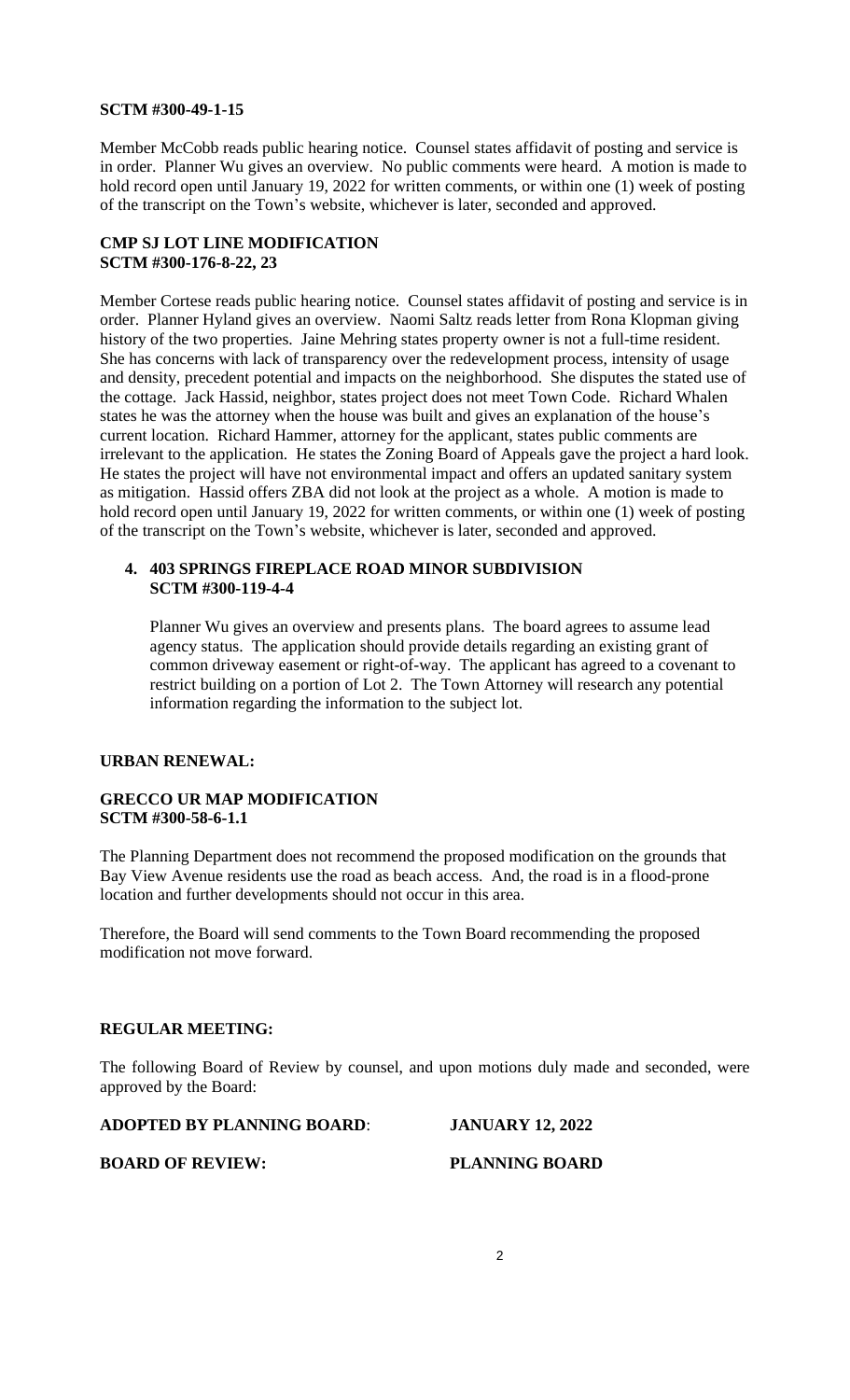**WHEREAS**, the Town Engineer has brought before the Board of Review the request of **PATRICK FALLON, MEMBER OF FALLON FAMILY PARTNERS LLC, for** a Building Permit on premises located in **33 WASHINGTON AVENUE, SPRINGS; LOTS: 1 THROUGH 15 INCLUDING P/O HAWTHORNE STREET RIGHT-OF-WAY; BLOCK# 27; URP #9 MAP# 455; SP 1-2 AND S.C**.**T.M. 300-58-6-1.1**

**WHEREAS**, report has been made on UR Form No. 2-1976 dated **DECEMBER 13, 2021** which is attached to and made a part of this Resolution;

Now, therefore, be it

**RESOLVED**, that upon completion of the work shown on UR Form No. 2-1976 dated

**DECEMBER 13, 2021,** the Building Inspector may issue a Building Permit on said premises, or, in the alternative, he may issue a Building Permit upon Town Board's approval of an Undertaking secured by a Certified Check or other Surety acceptable to the Town Board, to secure road improvement units required. Said Undertaking to be in the amount of **\$20,000.00.** These requirements shall be subject to review one (1) year from the date of this Resolution or

**JANUARY 12, 2023**.

By motions made, seconded, the following resolutions were approved by the Board:

# **PLANNING BOARD OF THE TOWN OF EAST HAMPTON EAST HAMPTON, NEW YORK**

**In the Matter of the Application WAIVER OF**

**SUBDIVISION of APPROVAL**

**HAND LANE SOUTH SUBWAIVER SCTM #300-172-3-20**

\_\_\_\_\_\_\_\_\_\_\_\_\_\_\_\_\_\_\_\_\_\_\_\_\_\_\_\_\_\_\_\_\_\_\_

**\_\_\_\_\_\_\_\_\_\_\_\_\_\_\_\_\_\_\_\_\_\_\_\_\_\_\_\_\_\_\_\_\_\_\_ ADOPTED: 1 / 12 /2022**

## **FINDINGS AND DETERMINATION OF THE BOARD**

The findings of fact, conclusions, and determination set forth herein are made after consideration of the application, any presentations, memoranda or correspondence made or submitted to the Board by staff or interested parties, and inspection of the subject property.

#### **A. PROJECT DESCRIPTION**

**1. NATURE OF APPLICATION:** Application for waiver of subdivision approval pursuant to Chapter 220 (Subdivision of Land) of the East Hampton Town Code.

- **2. OWNER OF PROPERTY:** Harvey L. Reid
- **3. SIZE OF PROPERTY:** 0.9838 Acres

**4. NUMBER OF LOTS PROPOSED:** 2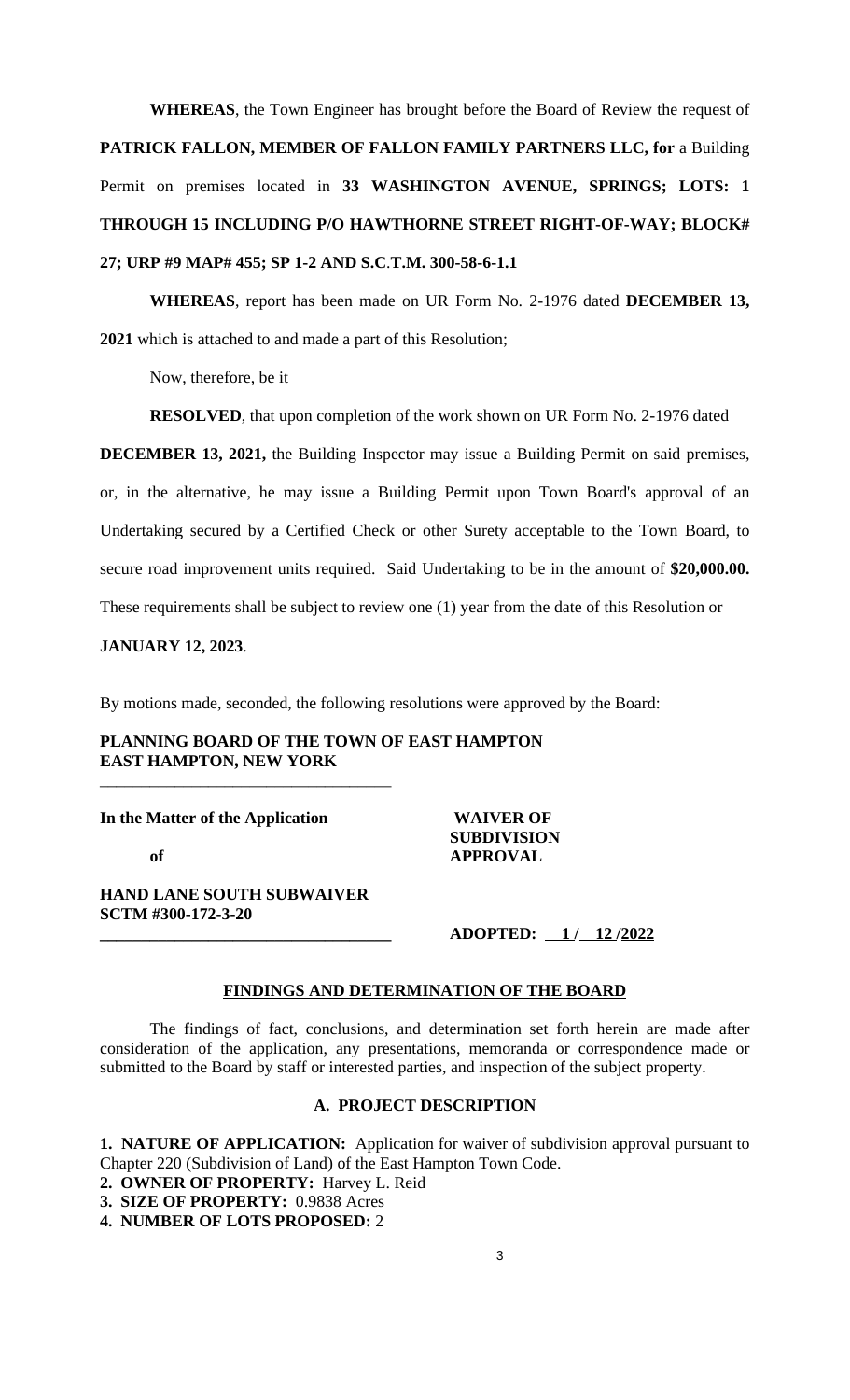- **5. SIZE OF PROPOSED RESERVED AREA:** N/A
- **6. SIZE OF PROPOSED AGRICULTURAL RESERVED AREA:** N/A
- **7. PREPARER OF PROPOSED MAP:** Steven Barylski
- **8. DATE OF PROPOSED MAP:** Last revised May 20, 2021
- **9. DATE OF PUBLIC HEARING ON APPLICATION:** August 4, 2021

#### **B. PROPERTY LOCATION AND DESCRIPTION**

- **1. SUFFOLK COUNTY TAX MAP DESIGNATION:** #300-172-3-20
- **2. STREET LOCATION:** 115 Hand Lane
- **3. CONTIGUOUS WATER BODIES:** N/A
- **4. HAMLET OR GEOGRAPHIC AREA:** Amagansett

**5. SITE DESCRIPTION & EXISTING IMPROVEMENTS:** The property is zoned "B" residence and is situated off Hand Lane in Amagansett. The lot is partially cleared and contains one single family residence and gravel driveway.

- **6. EXISTING FILED MAP NAME:** N/A
- **7. EXISTING FILED MAP NUMBER:** N/A
- **8. FILING DATE OF EXISTING MAP:** N/A
- **9. BLOCK NUMBER IN EXISTING FILED MAP:** N/A

**10. LOT NUMBERS IN EXISTING FILED MAP:** N/A

# **C. ZONING CLASSIFICATION**

- **1. ZONING DISTRICT:** B: Residence
- **2. ZONING OVERLAY DISTRICT:** N/A

#### **D. SEQRA REVIEW**

- **1. SEQRA CLASSIFICATION:** Type II
- **2. LEAD AGENCY:** N/A
- **3. DETERMINATION OF SIGNIFICANCE:** N/A
- **4. DATE OF DETERMINATION:** N/A

#### **E. COUNTY COMMISSION REVIEW/ADDITIONAL FINDINGS OF FACT**

1. Pursuant to the inter-municipal agreement between the Town of East Hampton and the County of Suffolk, the subject application does not require referral to the Suffolk County Planning Commission (SCPC).

2. By letter dated April 7, 2021 the Fire Marshal has informed the Board that no additional fire protection devices are required for this application.

#### **F. COMPLIANCE WITH TOWN CODE OR OTHER REQUIREMENTS OF LAW**

Based upon the foregoing, the Planning Board finds that the application as approved, subject to any conditions or modifications specified in § H below, meets the following requirements:

1. The application meets all standards contained in Articles X, XI, and XII of Chapter 220 of the Town Code for waiver of subdivision approval.

2. The application satisfies the general policy and standards of §§ 220-1.05 (A) through (N) of the Town Code.

## **G. DISPOSITION OF APPLICATION**

Subdivision approval is hereby waived in accordance with the Map described herein, subject to any conditions or modifications specified in § H below.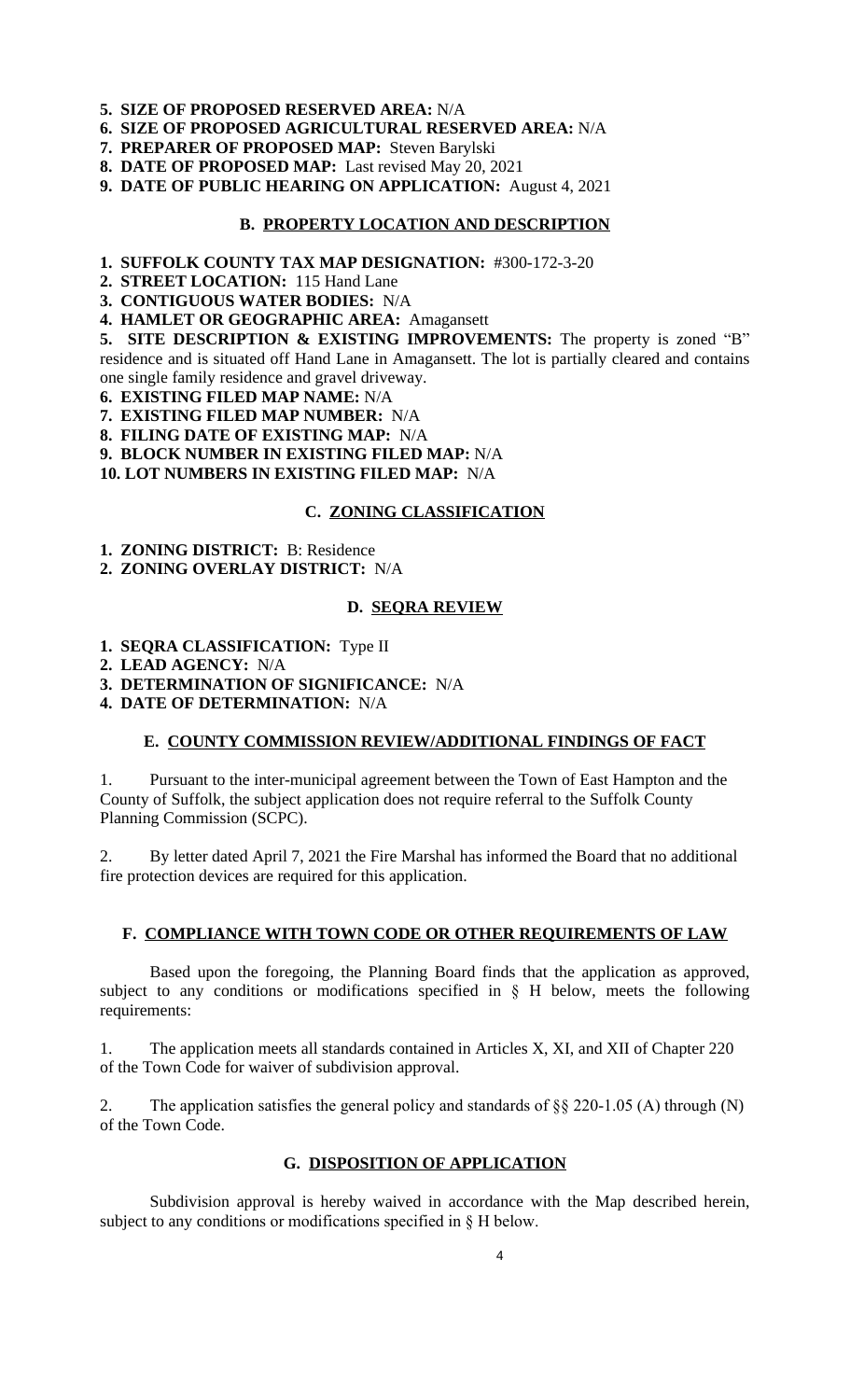**1. NAME OF APPROVED MAP:** Subdivision Map of Hand Lane South

**2. PREPARER OF APPROVED MAP:** Steven Barylski

**3. DATE OF APPROVED MAP:** Last revised May 20, 2021

## **H. CONDITIONS OF APPROVAL**

The minor subdivision approval hereby granted is contingent upon full compliance with the conditions set forth in this section. No property may be transferred, nor any improvements made, except in accordance with this conditional approval.

1. The applicant shall file this Map at the Office of the Suffolk County Clerk in accordance with the procedures for the filing of subdivision maps.

2. No conveyances may be made of any of the lots shown on the Map (except as part of a conveyance of the entire premises comprising the Map) until and unless the Map has been signed by the Planning Board Chair and recorded at the Office of the Suffolk County Clerk.

3. The Planning Board Chair shall not sign the Map until and unless the applicant has met the conditions contained in ¶ 6 and 12 below.

4. For the sole purpose of enabling the Planning Board Chair to sign the Map, the applicant shall have satisfied any condition of this approval which requires the applicant to record one or more easements, declarations, or other legal instruments at the Office of the Suffolk County Clerk either *(a)* for easements or other conveyances which must be accepted by the Town Board, whether or not pursuant to the provisions of  $\S$  247 of the General Municipal Law, when these easements or other conveyances have been actually accepted by the Town Board, or *(b)* for all other easements, declarations, or legal instruments, when the form of these easements, declarations, or other instruments has been approved by counsel to this Board.

5. The applicant shall record any and all of the documents referred to in the preceding paragraph at the Office of the Suffolk County Clerk simultaneously with the filing of the Map, and shall return three (3) copies of each such recorded document, with proof of recordation shown thereon, to the Town Clerk before building permits will be issued on any of the lots shown on the Map.

6. The applicant shall obtain Suffolk County Department of Health Services approval of the Map. One copy of the approved map containing an original stamp of approval from this agency, not a photocopy, shall be submitted to the Planning Board.

7. The applicant shall install public water to serve the lots shown on the Map.

8. The applicant shall install belowground all utilities servicing the proposed lots, including electric, telephone, and, if available, cable television wiring, in accordance with the requirements of Chapter 220 of the Town Code. Any electric transformers placed, installed, erected, or constructed on this property or on the adjacent highway rights-of-way shall be located below natural grade.

9. Lots 1 & 2 shall take driveway access from Hand Lane in the locations shown on the Map.

10. Lots 1 & 2 shall take access from Hand Lane by way of a single common driveway as shown on the Map.

11. The Building Inspector shall not issue a Certificate of Occupancy for any construction which may take place on Lots 1  $\&$  2 unless and until access to the said lot or lots from 1  $\&$  2 is in accordance with the terms of this resolution.